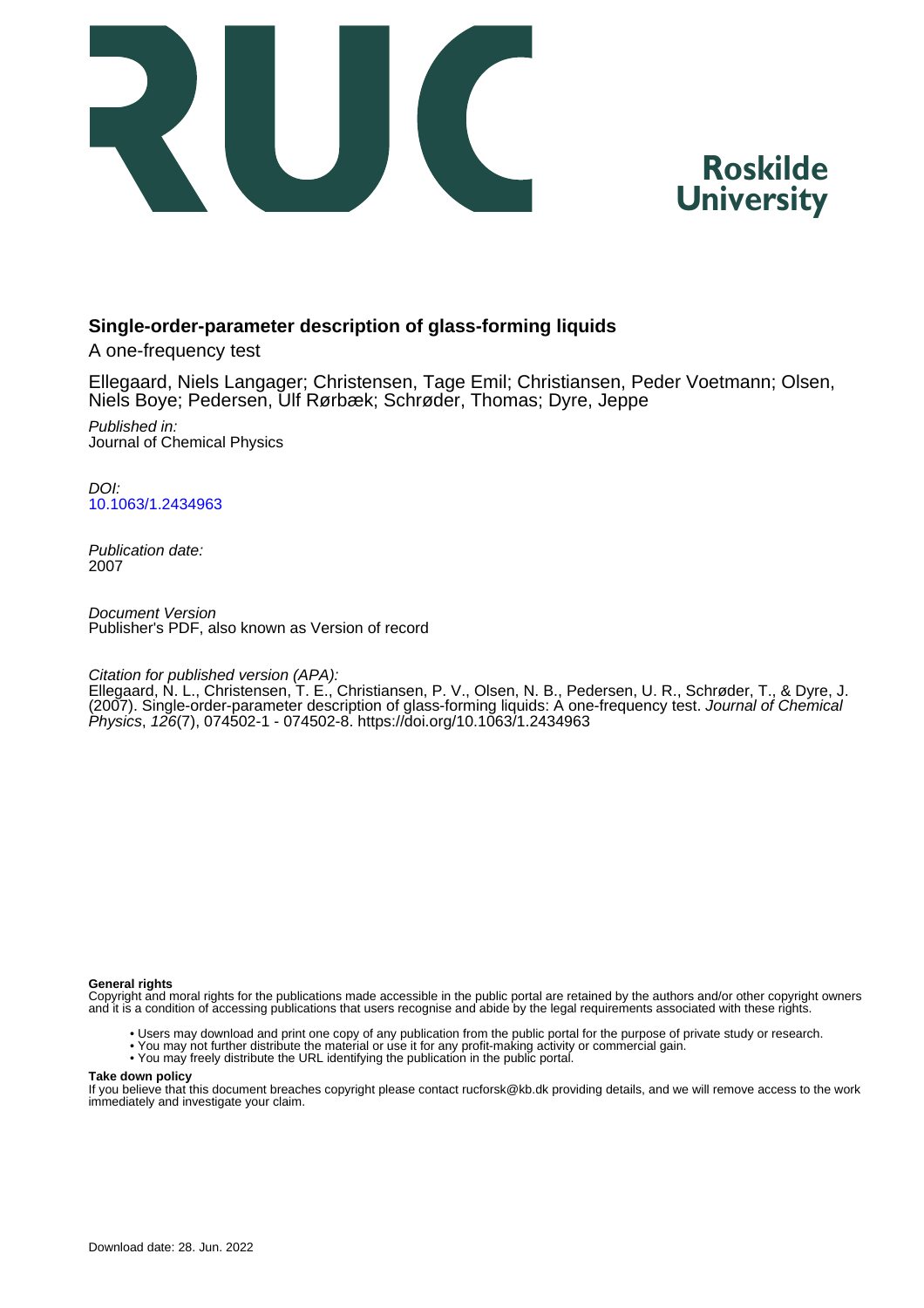# **[Single-order-parameter description of glass-forming liquids:](http://dx.doi.org/10.1063/1.2434963) [A one-frequency test](http://dx.doi.org/10.1063/1.2434963)**

Niels L. Ellegaard, Tage Christensen, Peder Voetmann Christiansen, Niels Boye Olsen, Ulf R. Pedersen, Thomas B. Schrøder, and Jeppe C. Dyre *DNRF Centre "Glass and Time," IMFUFA (27), Department of Sciences, Roskilde University, Postbox 260, DK-4000 Roskilde, Denmark*

(Received 1 November 2006; accepted 28 December 2006; published online 15 February 2007)

Thermoviscoelastic linear-response functions are calculated from the master equation describing viscous liquid inherent dynamics. From the imaginary parts of the frequency-dependent isobaric specific heat, isothermal compressibility, and isobaric thermal expansion coefficient, we define a "linear dynamic Prigogine-Defay ratio"  $\Lambda_{T_p}(\omega)$  with the property that if  $\Lambda_{T_p}(\omega) = 1$  at one frequency, then  $\Lambda_{T_p}(\omega)$  is unity at all frequencies. This happens if and only if there is a single-order-parameter description of the thermoviscoelastic linear responses via an order parameter (which may be nonexponential in time). Generalizations to other cases of thermodynamic control parameters than temperature and pressure are also presented. © *2007 American Institute of Physics*. [DOI: [10.1063/1.2434963](http://dx.doi.org/10.1063/1.2434963)]

## **I. INTRODUCTION**

A famous result of classical glass science is that if a glass-forming liquid is described by a single-order parameter, the Prigogine-Defay ratio is unity. Recall that if  $\Delta c_p$  is the difference between liquid and glass isobaric specific heat per unit volume at the glass transition temperature  $T_g$ ,  $\Delta \kappa_T$ the similar liquid-glass difference of isothermal compressibilities, and  $\Delta \alpha_n$  the difference of isobaric thermal expansion coefficients, the Prigogine-Defay ratio  $\Pi$  is defined<sup>1-[3](#page-8-1)</sup> by

<span id="page-1-0"></span>
$$
\Pi = \frac{\Delta c_p \Delta \kappa_T}{T_s (\Delta \alpha_p)^2}.
$$
\n(1)

Both experimentally and theoretically the following inequality was established early on:  $\Pi \geq 1$ .<sup>1–[9](#page-8-2)</sup> The vast majority of reported  $\Pi$ 's are significantly larger than unity,  $^{10}$  and for decades the consensus has been that—possibly with a few exceptions $11,12$ —a single-order parameter is not sufficient for describing glass-forming liquids.

The above picture came about as follows. The glass transition is a freezing of configurational degrees of freedom. If kinetic aspects are ignored, the glass transition has the appearance of a second-order phase transition in the Ehrenfest sense with continuity of volume and entropy, but discontinuity of their thermodynamic derivatives. If the "order parameters" (numbers characterizing the structure) are denoted by  $z_1, \ldots, z_k$ , these are frozen in the glass phase. In the equilibrium liquid phase the order parameters depend on pressure and temperature, a dependence that is determined by minimizing Gibbs free energy  $G(T, p, z_1, \ldots z_k)$ :  $\partial G/\partial z_i = 0$ .<sup>3</sup> In the classical papers by Davies and Jones from the  $1950s^{1,2}$  $1950s^{1,2}$  $1950s^{1,2}$  it was shown that within this framework one always has  $\Pi$  $\geq 1$  and that  $\Pi = 1$  if there is just a single-order parameter. The simplest dynamics for the approach to equilibrium for the order parameters  $\dot{z}_i = -\Lambda_i \partial G / \partial z_i$  imply exponential decays for each order parameter for small perturbations from equilibrium. Under this assumption, in the case of just one order parameter any quantity relaxes exponentially to equilibrium after a small disturbance. Exponential relaxations of the macroscopic variables are seldom observed, although there is evidence that relaxation is often intrinsically exponential so that the nonexponential behavior comes from a distribution of exponential relaxations.<sup>13–[15](#page-8-8)</sup> This reflects dynamic heterogeneity. Historically the fact that macroscopic relaxations are nonexponential was often taken as confirming the conventional wisdom that one order parameter is rarely not enough.—Besides the reported Prigogine-Defay ratios being almost always significantly larger than unity, a further classical argument for the necessity of more than one order parameter is the following: $16$  If structure were characterized by a single-order parameter, glasses with the same index of diffraction would also have all other physical properties identical, which is not the case. This does not rule out the possibility that a single-order parameter is sufficient to describe the linear thermoviscoelastic response of the viscous liquid phase, however, and it is this possibility we shall inquire into in the present paper.

Because kinetic aspects cannot be ignored, the glass transition is not a phase transition. Thus, there is no exact  $T_g$ and strictly speaking the  $\Pi$  of Eq. ([1](#page-1-0)) is not well defined. This is because the properties of a glass depend to some extent on the cooling history; moreover, extrapolations from the glass phase are somewhat ambiguous because glass properties change slightly with time. Thus the changes in specific heat, etc., found by extrapolating glass and liquid specific heats from below and above, respectively, to  $T<sub>g</sub>$  (Ref. [17](#page-8-10)) are not rigorously well defined. This weakens the generally accepted conclusion that in the vast majority of cases there must be more than one order parameter.

The problem of making the Prigogine-Defay ratio rigorously well defined is solved by referring exclusively to linear-response experiments on the equilibrium viscous liq-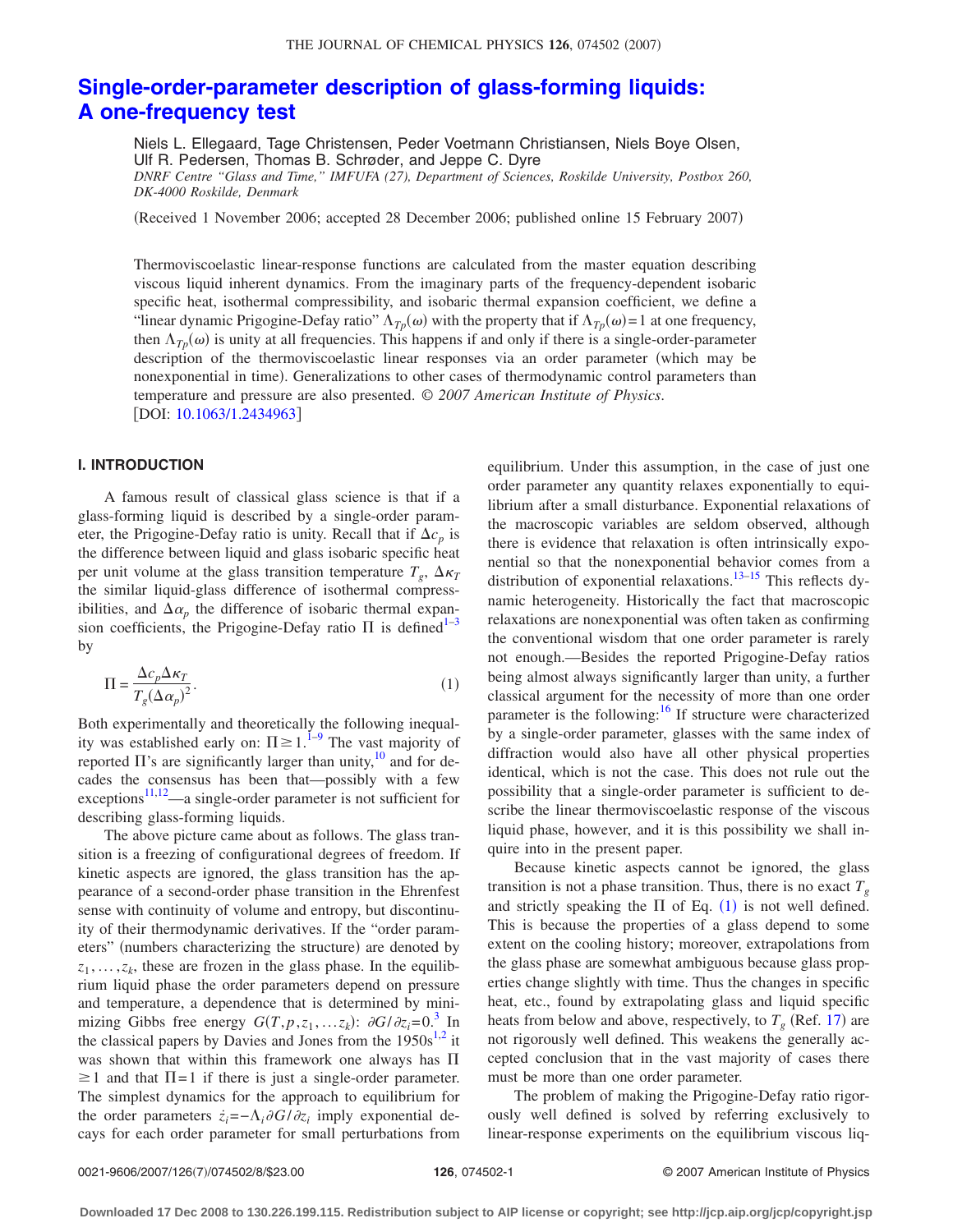uid phase. $16,18,19$  $16,18,19$  $16,18,19$  In viscous liquids, thermodynamic coefficients are generally frequency dependent,  $c_p = c_p(\omega)$ , etc. The high-frequency limits reflect glassy behavior where relaxations do not have enough time to take place, corresponding to "frozen" structure. Thus for the equilibrium viscous liquid phase at any given temperature  $T$  one redefines Eq.  $(1)$  $(1)$  $(1)$  to be the "linear Prigogine-Defay ratio" given  $16,18,19$  $16,18,19$  $16,18,19$  by

<span id="page-2-0"></span>
$$
\Pi = \frac{[c_p(\omega \to 0) - c_p(\omega \to \infty)][\kappa_T(\omega \to 0) - \kappa_T(\omega \to \infty)]}{T[\alpha_p(\omega \to 0) - \alpha_p(\omega \to \infty)]^2}.
$$
\n(2)

Descriptions of viscous liquids and the glass transition by means of one or more order parameter were actively dis-cussed in the [1](#page-1-0)970s.  $16,18-22$  $16,18-22$  $16,18-22$  Since the  $\Pi$  of Eq. (1) is not well defined and since there are no measurements of the linear Prigogine-Defay ratio of Eq.  $(2)$  $(2)$  $(2)$ , the question of one or more order parameters remains open.<sup>23,[24](#page-8-15)</sup> In our view, there are a number of reasons to take seriously the possibility that some glass-forming liquids may be described by a single order parameter: (1) In early computer simulations Clarke reported Prigogine-Defay ratios close to one for a 216 particle Lennard-Jones model of Argon.<sup>25</sup> This is not a highly viscous liquid, but recent extensive simulations by Sciortino and coworkers of viscous liquids confirmed this scenario by showing that structural relaxations for small temperature changes are basically controlled by a single parameter  $(e.g.,)$ the volume).  $26-29$  $26-29$  (2) Experiments monitoring loss peak frequency and loss maximum of the Johari-Goldstein dielectric beta relaxation process upon temperature jumps revealed a striking correlation between these two quantities, a correlation which is difficult to explain unless structure is parametrized by a single-order parameter.<sup>30</sup> In these experiments the relaxation of beta process properties is controlled by the alpha relaxation time. This is to be expected because the alpha time is the structural relaxation time, but it is highly nontrivial that alpha and beta relaxations correlate in equilibrium viscous liquids, as shown recently by Böhmer and coworkers; $3<sup>1</sup>$  this may be taken as a further indication that a single order parameter controls the behavior. (3) Experiments studying dielectric relaxation under varying temperature and pressure conditions showed that the shape of the alpha loss peak as quantified by the stretching exponent  $\beta$ depends only on the loss peak frequency.<sup>32</sup> This could be a consequence of there being just one order parameter, determining both alpha relaxation time and stretching. (4) Finally, we would like to mention theoretical works suggesting that the Prigogine-Defay ratio may be unity in some cases.<sup>2</sup> More speculatively, in our opinion it would not be too surprising if there is just one order parameter for liquids where time-temperature superposition applies accurately, because in these liquids linear relaxations appear to be particularly simple with a generic  $\omega^{-1/2}$  high-frequency decay of, e.g., the dielectric and mechanical alpha loss peaks. $35,36$  $35,36$ 

The wide-frequency measurements required to determine  $\Pi$  of Eq. ([2](#page-2-0)) will probably be difficult to perform in the foreseeable future. There are, in fact, no measurements of all three required frequency-dependent thermoviscoelastic linear-response functions. Work at our laboratory indicates that such measurements are possible,  $37$  but only over a limited frequency range. This motivates a search for an alternative to the linear Prigogine-Defay ratio. In this article, we introduce a "linear dynamic Prigogine-Defay ratio" (where the double prime indicates the imaginary part of the corresponding frequency-dependent linear-response function):

<span id="page-2-3"></span>
$$
\Lambda_{Tp}(\omega) = \frac{c_p''(\omega)\kappa_T''(\omega)}{T_0(\alpha_p''(\omega))^2}.
$$
\n(3)

Based on the description of viscous liquid dynamics in terms of Markovian inherent dynamics, in Secs. II and III we prove that  $\Lambda_{T_p}(\omega) = 1$  if and only if the linear Prigogine-Defay ratio  $[Eq. (2)]$  $[Eq. (2)]$  $[Eq. (2)]$  is unity. This happens if and only if there is a single, generally nonexponential order parameter. Moreover, it is proved that if  $\Lambda_{T_p}(\omega) = 1$  at one frequency, this is true at all frequencies. In Sec. IV we investigate the matter in a thermodynamic approach and prove that in this framework the existence of a single-order parameter implies that  $\Lambda_{T_p}(\omega)$  $= 1$  at all frequencies. In the Appendix it is shown that  $\Lambda_{T_p}(\omega)$  is just one out of a family of four linear dynamic Prigogine-Defay ratios larger than or equal to one, which equal unity if and only if there is a single order parameter.

## **II. RESPONSE MATRIX FOR MARKOVIAN INHERENT DYNAMICS**

Adopting the energy landscape approach to viscous liquid dynamics<sup>38</sup> we model the liquid (henceforth: "system") by the inherent dynamics consisting of jumps between the potential energy minima. $29,39-41$  $29,39-41$  $29,39-41$  This description is believed to be realistic in the highly viscous phase where there is a clear separation between the vibrational time scales (in the picosecond range) and the (alpha) relaxation time scale—the time scale of interest here. If the system has *N* potential energy minima, an ensemble of similar systems is described by a vector of probabilities  $P = (P_1, P_2, \dots, P_N)$ , where  $P_n$ denotes the fraction of systems vibrating around energy minimum *n*. If  $G_n(T, p)$  denotes the vibrational Gibbs free energy of minimum *n*, the **P**-dependent Gibbs free energy is defined $39$  by

<span id="page-2-1"></span>
$$
G(T, p, \mathbf{P}) = \sum_{n} P_n(G_n(T, p) + k_B T \ln P_n). \tag{4}
$$

Via the standard thermodynamic identities the **P**-dependent entropy *S* and volume *V* are given by

<span id="page-2-2"></span>
$$
S(T, p, \mathbf{P}) = -\sum_{n} P_{n} \left( \frac{\partial G_{n}}{\partial T} + k_{B} \ln P_{n} \right),
$$
  

$$
V(T, p, \mathbf{P}) = \sum_{n} P_{n} \frac{\partial G_{n}}{\partial p}.
$$
 (5)

It is convenient to introduce the notation  $X = (T, -p)$  for the controlled ("input") variables and  $Q = (S, V)$  for the induced responses ("output"). Thus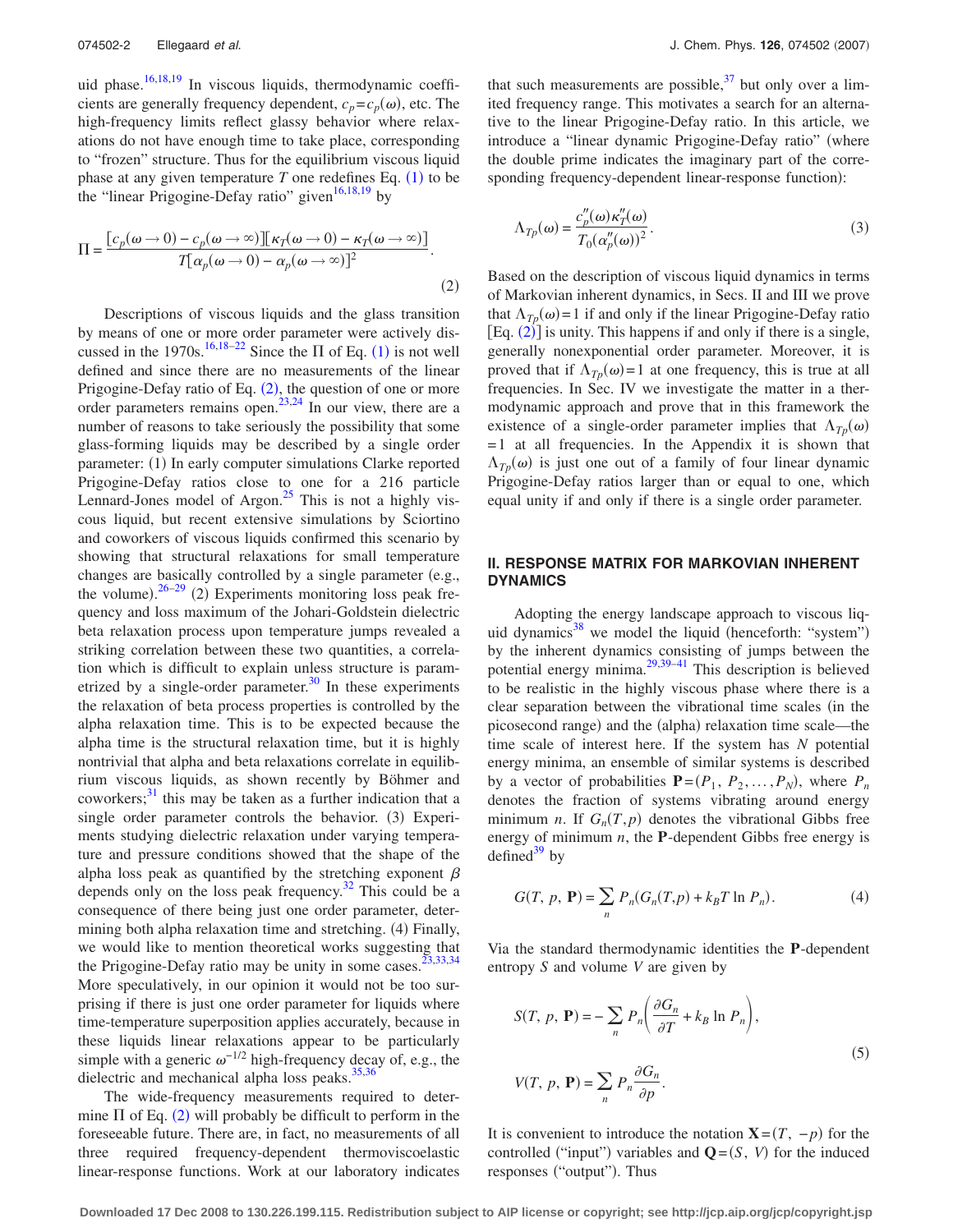$$
Q_{\alpha} = -\frac{\partial G}{\partial X_{\alpha}}, \ \alpha = 1, 2. \tag{6}
$$

The equilibrium probability distribution is found by minimizing  $G(T, p, \mathbf{P})$  under the constraint  $\Sigma_n P_n = 1$ ; this leads $42$  to the well-known canonical probabilities (where  $G(T, p)$  is the Gibbs free energy of Eq. ([4](#page-2-1)) evaluated at the equilibrium probabilities)

<span id="page-3-3"></span>
$$
P_n^{eq}(T, p) = \exp\left(-\frac{G_n(T, p) - G(T, p)}{k_B T}\right).
$$
 (7)

Inherent dynamics consist of transitions between minima.<sup>41</sup> The inherent dynamics are modeled as a Markov process; thus the probabilities obey a standard master equation $43$ 

<span id="page-3-0"></span>
$$
\dot{P}_n = \sum_m W_{nm} P_m. \tag{8}
$$

The rate matrix *W* and the equilibrium probability distribution  $P_n^{\text{eq}}$  both depend on *T* and *p*, and for all *n* one has

<span id="page-3-1"></span>
$$
\sum_{m} W_{nm}(T, p) P_{m}^{\text{eq}}(T, p) = 0.
$$
 (9)

In the following the variables  $T$  and  $p$  are assumed to vary slightly from their average values  $T_0$  and  $p_0$  as arbitrary externally-controlled functions of time, resulting in small changes of *S* and *V*. Examining perturbations around the reference state  $X_0 = (T_0, -p_0)$  it is convenient to introduce the notation  $W_{nm}^0 \equiv W_{nm}(T_0, p_0)$  and  $P_n^0 \equiv P_n^{\text{eq}}(T_0, p_0)$ . If  $\delta$  denotes perturbations from the reference state,  $P_n(t) = P_n^0$  $+\delta P_n(t)$ , etc., Eq. ([8](#page-3-0)) implies to first order

<span id="page-3-2"></span>
$$
\delta \dot{P}_n = \sum_m \left( W_{nm}^0 \delta P_m + \delta W_{nm} P_m^0 \right). \tag{10}
$$

Since  $\delta(\Sigma_m W_{nm} P_m^{\text{eq}}) = 0$  [Eq. ([9](#page-3-1))], one has  $\Sigma_m \delta W_{nm} P_m^0$  $=-\sum_m W_{nm}^0 \delta P_m^{\text{eq}}$ . When this is substituted into Eq. ([10](#page-3-2)) we get

<span id="page-3-4"></span>
$$
\delta \dot{P}_n = \sum_m W_{nm}^0 (\delta P_m - \delta P_m^{\text{eq}}). \tag{11}
$$

Next, we expand  $\delta P_m^{\text{eq}}$  in terms of  $\delta X_\alpha$ . Equations ([5](#page-2-2)) and ([7](#page-3-3)) imply<sup>44</sup> (where  $\beta = 1$ , 2 and  $\delta_{\beta 1}$  is the Kronecker delta sym $hol$ 

$$
\frac{\partial \ln P_m^{\text{eq}}}{\partial X_\beta} = \frac{1}{k_B T} \left( \frac{\partial Q_\beta}{\partial P_m} - Q_\beta + \delta_{\beta 1} k_B \right). \tag{12}
$$

Thus to lowest order

$$
\delta P_m^{\text{eq}} = \frac{P_m^0}{k_B T_0} \left[ \left( \frac{\partial Q_1}{\partial P_m} - Q_1 + k_B \right) \delta X_1 + \left( \frac{\partial Q_2}{\partial P_m} - Q_2 \right) \delta X_2 \right].
$$
\n(13)

Inserting this into Eq.  $(11)$  $(11)$  $(11)$  and utilizing Eq.  $(9)$  $(9)$  $(9)$  we arrive at the following "equation of motion" for the probabilities when temperature and pressure vary slightly as arbitrary functions of time  $[\delta X_\beta = \delta X_\beta(t)]$ :

<span id="page-3-5"></span>
$$
\delta \dot{P}_n = \sum_m W_{nm}^0 \left( \delta P_m - \frac{1}{k_B T_0} \sum_{\beta} P_m^0 \frac{\partial Q_{\beta}}{\partial P_m} \delta X_{\beta} \right). \tag{14}
$$

Consider now a harmonic linear perturbation of the system. In relaxing systems like glass-forming liquids the ordinary thermodynamic response functions are frequency dependent and complex. Writing  $T(t) = T_0 + \text{Re}(\delta T e^{i\omega t})$  and  $p(t) = p_0 + \text{Re}(\delta p \ e^{i\omega t})$ , the oscillations of *S* and *V* are similarly described by  $S(t) = S_0 + \text{Re}(\delta S \ e^{i\omega t})$  and  $V(t) = V_0$ +Re( $\delta V e^{i\omega t}$ ). If  $\delta P_n$  and  $\delta X_\beta$  denote the (complex) frequency-dependent amplitudes, in steady state Eq. ([14](#page-3-5)) implies that

<span id="page-3-6"></span>
$$
\sum_{n} \left( W_{ln}^{0} - i\omega \delta_{ln} \right) \delta P_{n} = \frac{1}{k_{B}T_{0}} \sum_{m,\beta} W_{lm}^{0} P_{m}^{0} \frac{\partial Q_{\beta}}{\partial P_{m}} \delta X_{\beta}.
$$
 (15)

For  $\omega > 0$  we solve Eq. ([15](#page-3-6)) by defining (where *I* is the identity matrix)

$$
A_{nm}(\omega) = \frac{1}{k_B T_0} \sum_{l} (W^0 - i\omega l)_{nl}^{-1} W_{lm}^0 P_m^0,
$$
 (16)

leading to the following equation for the frequencydependent complex probability amplitudes:

<span id="page-3-7"></span>
$$
\delta P_n = \sum_{m,\beta} A_{nm}(\omega) \frac{\partial Q_\beta}{\partial P_m} \delta X_\beta.
$$
 (17)

In order to calculate the thermoviscoelastic linear-response functions we first define  $J^{\infty}_{\alpha\beta} = (\partial Q_{\alpha}/\partial X_{\beta})$ . This symmetric 2  $\times$  2 matrix gives the instantaneous (glassy) linear response because it determines the variations of *S* and *V* when the probabilities  $P_n$  are frozen.<sup>39</sup> Next, we expand the frequencydependent complex amplitudes  $\delta Q_{\alpha}$  to get

<span id="page-3-8"></span>
$$
\delta Q_{\alpha} = \sum_{n} \frac{\partial Q_{\alpha}}{\partial P_{n}} (T_0, p_0) \delta P_{n} + \sum_{\beta} J_{\alpha\beta}^{\infty} \delta X_{\beta}.
$$
 (18)

Here and henceforth, for any function *f* the notation  $f(T_0, p_0)$  for a variable that also depends on the probabilities **P** signifies that  $f$  is evaluated at the equilibrium probabilities [Eq.  $(7)$  $(7)$  $(7)$ ]. When Eq.  $(17)$  $(17)$  $(17)$  is inserted into Eq.  $(18)$  $(18)$  $(18)$ , we get

$$
\delta Q_{\alpha} = \sum_{\beta} J_{\alpha\beta}(\omega) \, \delta X_{\beta},\tag{19}
$$

<span id="page-3-9"></span>where

$$
J_{\alpha\beta}(\omega) = J_{\alpha\beta}^{\infty} + \sum_{m,n} \frac{\partial Q_{\alpha}}{\partial P_n} (T_0, p_0) A_{nm}(\omega) \frac{\partial Q_{\beta}}{\partial P_m} (T_0, p_0). \quad (20)
$$

Since  $A_{nm}(\omega \to \infty) = 0$  it follows that  $J_{\alpha\beta}(\omega \to \infty) = J_{\alpha\beta}^{\infty}$ , justifying the notation.

We proceed to show that the  $2 \times 2$ -matrix  $J_{\alpha\beta}(\omega)$  is symmetric. Introducing the matrix *Ynm* defined by

$$
Y_{nm} = (P_n^0)^{-1/2} W_{nm}^0 (P_m^0)^{1/2},\tag{21}
$$

the detailed-balance requirement implies that *Y* is symmetric.<sup>43,[45](#page-8-33)</sup> For later use we note that  $Y$  is negative semidefinite:<sup>43</sup> For all vectors *x* one has  $\langle x | Y | x \rangle \le 0$ . Moreover, equality applies if and only if  $x \propto (P^0)^{1/2}$ ; the latter property of *Y* expresses "ergodicity," i.e., the assumption about the master equation that all states are connected by some sequence of transitions. We define a diagonal matrix *R* by

**Downloaded 17 Dec 2008 to 130.226.199.115. Redistribution subject to AIP license or copyright; see http://jcp.aip.org/jcp/copyright.jsp**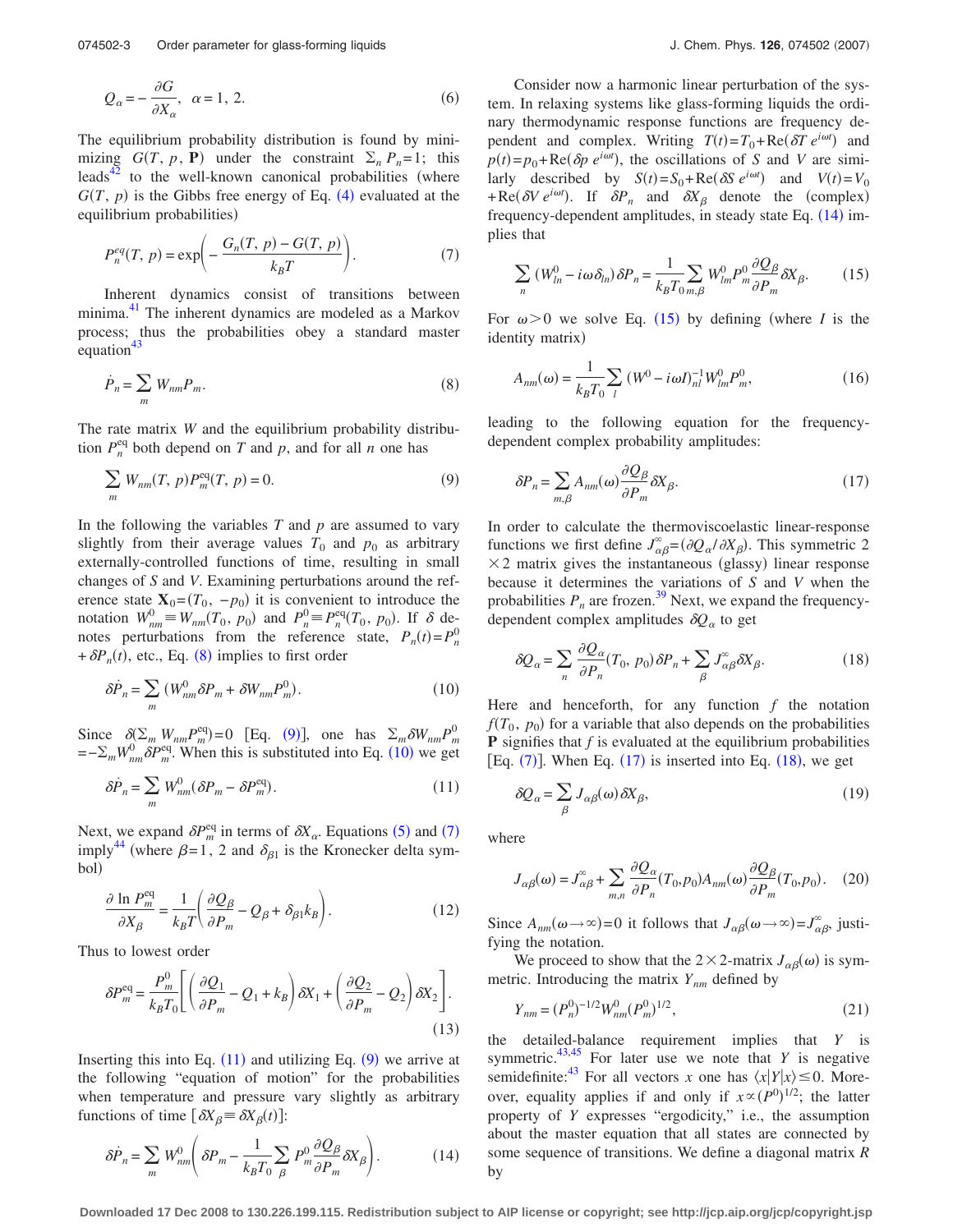$$
R_{nm} = (P_n^0)^{1/2} \delta_{nm} \tag{22}
$$

<span id="page-4-2"></span>and note that  $W^0 = RYR^{-1}$ . This implies that

$$
A(\omega) = \frac{1}{k_B T_0} (W^0 - i\omega I)^{-1} W^0 R^2
$$
  
= 
$$
\frac{1}{k_B T_0} (R(Y - i\omega I)R^{-1})^{-1} RYR
$$
  
= 
$$
\frac{1}{k_B T_0} R(Y - i\omega I)^{-1} YR.
$$
 (23)

Since *Y* and *R* are both symmetric, it follows that  $A(\omega)$  is symmetric. Thus by Eq. ([20](#page-3-9)) the  $2 \times 2$  matrix  $J_{\alpha\beta}(\omega)$  is symmetric.

The  $J_{\alpha\beta}(\omega)$  matrix determines the frequency-dependent thermoviscoelastic linear response defined as follows: If  $c_p(\omega)$  denotes the isobaric heat capacity per unit volume,  $\alpha_p(\omega)$  the isobaric thermal-expansion coefficient, and  $\kappa_T(\omega)$ the isothermal bulk compressibility, the complex frequency-

dependent coefficients  $\delta T$ ,  $\delta p$ ,  $\delta S$ , and  $\delta V$  are related by the following matrix (the symmetry of which reflects the symmetry of  $J_{\alpha\beta}(\omega)$ :

<span id="page-4-1"></span>
$$
\begin{pmatrix} \delta S \\ \delta V \end{pmatrix} = V_0 \begin{pmatrix} c_p(\omega)/T_0 & \alpha_p(\omega) \\ \alpha_p(\omega) & \kappa_T(\omega) \end{pmatrix} \begin{pmatrix} \delta T \\ -\delta p \end{pmatrix}.
$$
 (24)

Whenever there is time-reversal invariance, the (dc, i.e., zero-frequency) symmetry implied by a Maxwell relation translates into (ac) Onsager reciprocity, a well-known result.<sup>[43](#page-8-31)[,45](#page-8-33)</sup>

## **III. LINEAR DYNAMIC PRIGOGINE-DEFAY RATIO**

We proceed to calculate the linear Prigogine-Defay ratio of Eq.  $(2)$  $(2)$  $(2)$  from the expression for the frequency-dependent linear response functions. Since  $A_{nm}(\infty)=0$ , we find by in-serting Eq. ([20](#page-3-9)) into Eq. ([2](#page-2-0)) [with  $T = T_0$  and where  $\partial S/\partial P_n$  $\equiv \frac{\partial S}{\partial P_n(T_0, p_0)}$  and  $\frac{\partial V}{\partial P_n} \equiv \frac{\partial V}{\partial P_n(T_0, p_0)}$  but " $(T_0, p_0)$ " is left out for brevity]

$$
\Pi = \frac{\left(\sum_{m,n} \frac{\partial S}{\partial P_n} A_{nm}(0) \frac{\partial S}{\partial P_m}\right)\left(\sum_{m,n} \frac{\partial V}{\partial P_n} A_{nm}(0) \frac{\partial V}{\partial P_m}\right)}{\left(\sum_{m,n} \frac{\partial S}{\partial P_n} A_{nm}(0) \frac{\partial V}{\partial P_m}\right)^2}.
$$
\n(25)

Next we reason in a way analogous to that of Davies and Jones<sup>2</sup> based on the Cauchy-Schwartz inequality. This inequality is the well-known mathematical theorem that if a real symmetric matrix **B** is positive or negative semidefinite, the following applies: For any vectors x and y one has  $\langle x|B|y\rangle^2 \le \langle x|B|x\rangle\langle y|B|y\rangle$ , and for nonzero x and y equality applies if and only if a number  $\gamma$  exists such that  $x - \gamma y \in N(B)$  where  $N(B)$  is the kernel (null space) of **B**. The matrix  $A(0)$  is positive semidefinite and the kernel of  $A(0)$  is the one-dimensional linear subspace spanned by the vector  $(1,\ldots,1)$ .<sup>[46](#page-8-34)</sup> This implies that  $\Pi \ge 1$  and that  $\Pi = 1$  if and only if there are constants  $\gamma$  and  $c$  such that the following equations apply for all  $n$  (compare Refs. [2,](#page-8-6) [5,](#page-8-35) and  $47):$  $47):$ 

<span id="page-4-0"></span>
$$
\frac{\partial V}{\partial P_n}(T_0, p_0) = \gamma \frac{\partial S}{\partial P_n}(T_0, p_0) + c. \tag{26}
$$

For reasons given in the next section this situation is referred to as the single-order-parameter case.

As mentioned in the Introduction, the linear Prigogine-Defay ratio of Eq. ([2](#page-2-0)) is difficult to measure. Instead we propose to consider the "linear dynamic Prigogine-Defay ratio" defined in Eq. ([3](#page-2-3)). When Eq. ([20](#page-3-9)) is inserted into this we find

$$
\Lambda_{Tp}(\omega) = \frac{\left(\sum_{m,n} \frac{\partial S}{\partial P_n} A''_{nm}(\omega) \frac{\partial S}{\partial P_m}\right)\left(\sum_{m,n} \frac{\partial V}{\partial P_n} A''_{nm}(\omega) \frac{\partial V}{\partial P_m}\right)}{\left(\sum_{m,n} \frac{\partial S}{\partial P_n} A''_{nm}(\omega) \frac{\partial V}{\partial P_m}\right)^2}.
$$
\n(27)

Because the matrix  $A''(\omega)$  is negative semidefinite for all  $\omega$  $> 0$ <sup>46</sup>, the Cauchy-Schwartz inequality implies that  $\Lambda_{T_p}(\omega)$  $\geq$  1. Again, equality applies if and only if a number  $\gamma$  exists such that the vector with *n*th component  $\partial V/\partial P_n - \gamma \partial S/\partial P_n$ is in the kernel of the matrix  $A''(\omega)$ , which is the onedimensional space spanned by the vector  $(1, \ldots, 1)$ .<sup>[46](#page-8-34)</sup> Thus for all  $\omega > 0$  the equation  $\Lambda_{T_p}(\omega) = 1$  is mathematically equivalent to Eq. ([26](#page-4-0)), and  $\Lambda_{Tp}(\omega) = 1$  is equivalent to  $\Pi = 1$ .

In particular, if  $\Lambda_{T_p}(\omega)$  is unity at one frequency,  $\Lambda_{T_p}(\omega)$  is unity for all frequencies—and this happens precisely when  $\Pi=1$ .

## IV. WHY  $\Pi$ =1 CORRESPONDS TO A SINGLE ORDER **PARAMETER**

We define the order parameter  $\varepsilon$  by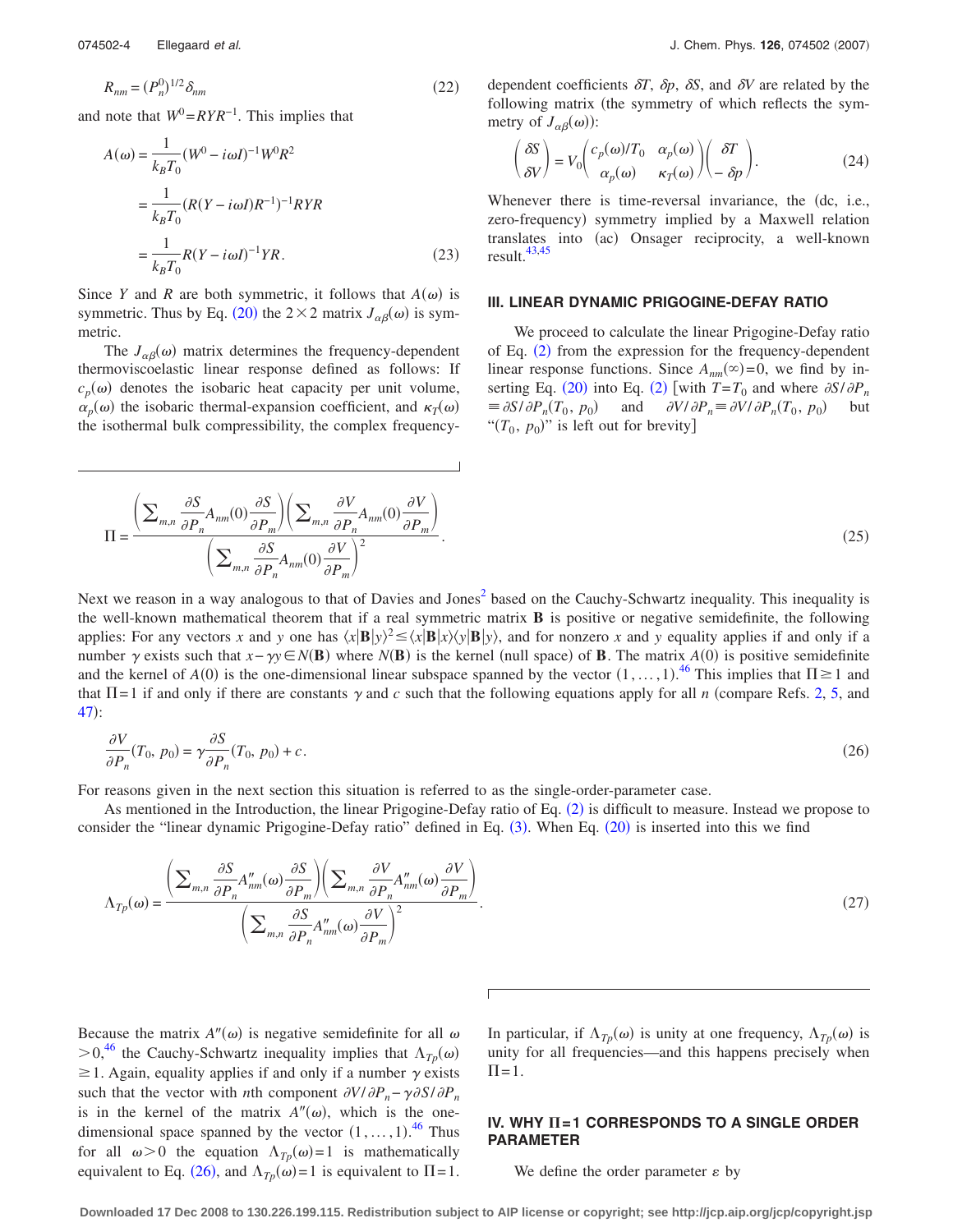<span id="page-5-0"></span>
$$
\delta \varepsilon(t) = \sum_{n} \frac{\partial S}{\partial P_n} (T_0, \, p_0) \, \delta P_n(t). \tag{28}
$$

Combining Eq.  $(28)$  $(28)$  $(28)$  with Eqs.  $(18)$  $(18)$  $(18)$  and  $(26)$  $(26)$  $(26)$  we find that in any linear experiment (thus calculating to lowest order) S and *V* are functions of *T*, *p*, and  $\delta \epsilon$  (where  $J_{12}^{\infty} = J_{21}^{\infty}$ )

<span id="page-5-1"></span>
$$
\delta S(t) = \delta \varepsilon(t) + J_{11}^{\infty} \delta T(t) - J_{12}^{\infty} \delta p(t),
$$
  
\n
$$
\delta V(t) = \gamma \delta \varepsilon(t) + J_{21}^{\infty} \delta T(t) - J_{22}^{\infty} \delta p(t).
$$
\n(29)

The situation described by these equations is more general than the single-order parameter model of Prigogine and Meixner,  $3,48$  $3,48$  because Eq. ([29](#page-5-1)) allows for an order parameter with nonexponential dynamics. The common physics, however, are that besides *T* and *p* one single number determines both entropy and volume fluctuations. In the present approach  $\varepsilon$  might well have a memory of the thermal prehistory.

By the definition we shall adopt here, the single-order-parameter situation applies whenever Eq. ([29](#page-5-1)) is obeyed for some variable  $\delta \varepsilon$ . In the last section we proved that if  $\Lambda_{T_p}(\omega)$  = 1 applies at one frequency, then Eq. ([29](#page-5-1)) follows. We proceed to show that conversely, if Eq. ([29](#page-5-1)) applies for some order parameter  $\varepsilon$ , then  $\Lambda_{T_p}(\omega) = 1$  for all  $\omega$ . To prove this, consider a situation with periodically varying temperature and pressure fields. In steady state  $\delta S$ ,  $\delta V$ , and  $\delta \epsilon$  vary periodically with complex amplitudes  $\delta S(\omega)$ ,  $\delta V(\omega)$ , and  $\delta \varepsilon(\omega)$ . According to Eq. ([29](#page-5-1)) these amplitudes are given by (for any  $\omega$ )

<span id="page-5-2"></span>
$$
\delta S(\omega) = \delta \varepsilon(\omega) + J_{11}^{\infty} \delta T(\omega) - J_{12}^{\infty} \delta p(\omega),
$$
  
\n
$$
\delta V(\omega) = \gamma \delta \varepsilon(\omega) + J_{21}^{\infty} \delta T(\omega) - J_{22}^{\infty} \delta p(\omega).
$$
\n(30)

In the case where only temperature varies, comparing to Eq. ([24](#page-4-1)) shows that the following two equations apply:

$$
\frac{V_0}{T_0}c_p(\omega) = \left(\frac{\delta S(\omega)}{\delta T(\omega)}\right)_p = \left(\frac{\delta \varepsilon(\omega)}{\delta T(\omega)}\right)_p + J_{11}^{\infty},
$$
\n
$$
V_0 \alpha_p(\omega) = \left(\frac{\delta V(\omega)}{\delta T(\omega)}\right)_p = \gamma \left(\frac{\delta \varepsilon(\omega)}{\delta T(\omega)}\right)_p + J_{21}^{\infty}.
$$
\n(31)

<span id="page-5-3"></span>Since the  $J^{\infty}$ 's are real numbers, we have

$$
\gamma \frac{c_p''(\omega)}{T_0} = \alpha_p''(\omega). \tag{32}
$$

Similarly, if only pressure varies Eqs. ([30](#page-5-2)) and ([24](#page-4-1)) imply

$$
V_0 \alpha_p(\omega) = -\left(\frac{\delta S(\omega)}{\delta p(\omega)}\right)_T = -\left(\frac{\delta \varepsilon(\omega)}{\delta p(\omega)}\right)_T + J_{12}^{\infty},
$$
  

$$
V_0 \kappa_T(\omega) = -\left(\frac{\delta V(\omega)}{\delta p(\omega)}\right)_T = -\gamma \left(\frac{\delta \varepsilon(\omega)}{\delta p(\omega)}\right)_T + J_{22}^{\infty};
$$
\n(33)

<span id="page-5-4"></span>thus

$$
\gamma \alpha_p''(\omega) = \kappa_T''(\omega). \tag{34}
$$

Eliminating  $\gamma$  by combining Eqs. ([32](#page-5-3)) and ([34](#page-5-4)) yields  $\Lambda_{T_p}(\omega) = 1$  for any  $\omega$ . Note that in the case of one order

parameter the imaginary ("loss") parts of all three response functions are proportional.

The above line of reasoning can be repeated for different choices of input and output variables. Altogether there are four different natural (linear) dynamic Prigogine-Defay ratios as demonstrated in the Appendix; here it is also shown that the requirement of positive dissipation implies that no dynamic Prigogine-Defay ratio can be smaller than unity.

## **V. CONCLUDING REMARKS**

The original Prigogine-Defay ratio of Eq.  $(1)$  $(1)$  $(1)$  is not rigorously well defined. The "linear" Prigogine-Defay ratio of Eq. ([2](#page-2-0)) is well defined, but requires measurements of thermoviscoelastic response functions over many decades of frequency. There are still no methods for measuring a complete set of these response functions. Hopefully such measurements are possible in the near future, but realistically they will initially only cover a few decades. $37$  This motivates the one-frequency criterion proposed and developed mathematically in this article: If the linear dynamic Prigogine-Defay ratio is unity at one frequency, this quantity is unity at all frequencies and a single-order parameter description applies. Conversely, if a single-order parameter description applies, the dynamic Prigogine-Defay ratio is unity at all frequencies. If this happens, the imaginary parts of the three linear response functions of Eq.  $(24)$  $(24)$  $(24)$  are proportional. As shown in the Appendix, these results all generalize to the three other natural choices of input and output variables. These are strict mathematical statements; in practice one cannot determine whether or not the dynamic Prigogine-Defay ratio is precisely one. What one can do is test how close to unity is this quantity. We expect that a single-parameter description is a good approximation whenever the dynamic Prigogine-Defay ratio is close to unity. Note that if there are several relaxation processes with well-separated time scales, it is possible that some of these are well described by a single-order parameter, though not perfectly, whereas others are not. In this case the frequency-dependent one-parameter test developed here in principle would be useful although, as mentioned already, it will probably not be possible in the foreseeable future to determine all three required response functions over wide frequency ranges.

In the present paper we referred to the  $\Lambda_{T_p} = 1$  situation as that of a single, generally nonexponential order parameter. As emphasized by Goldstein,<sup>5</sup> however, due to a mathematical equivalence it is really a matter of taste whether one prefers instead to refer to a situation of several order parameters obeying a mathematical constraint in our case Eq. ([26](#page-4-0))]. It is not possible *a priori* to estimate how restrictive or unlikely it is that Eq.  $(26)$  $(26)$  $(26)$  applies; only experiment can settle this question. It should be noted, though, that there is a simple physical interpretation of the single-order parameter case: In the approximation where each inherent state is regarded as a potential energy minimum with a harmonic potential, via Eqs.  $(5)$  $(5)$  $(5)$  and  $(7)$  $(7)$  $(7)$ , Eq.  $(26)$  $(26)$  $(26)$  is equivalent to  $V_n$  $=\alpha_1 E_n + \alpha_2$  where  $V_n$  is the inherent state volume and  $E_n$  the inherent state energy (potential energy minimum). Thus there is a single-order parameter if and only if inherent state vol-

**Downloaded 17 Dec 2008 to 130.226.199.115. Redistribution subject to AIP license or copyright; see http://jcp.aip.org/jcp/copyright.jsp**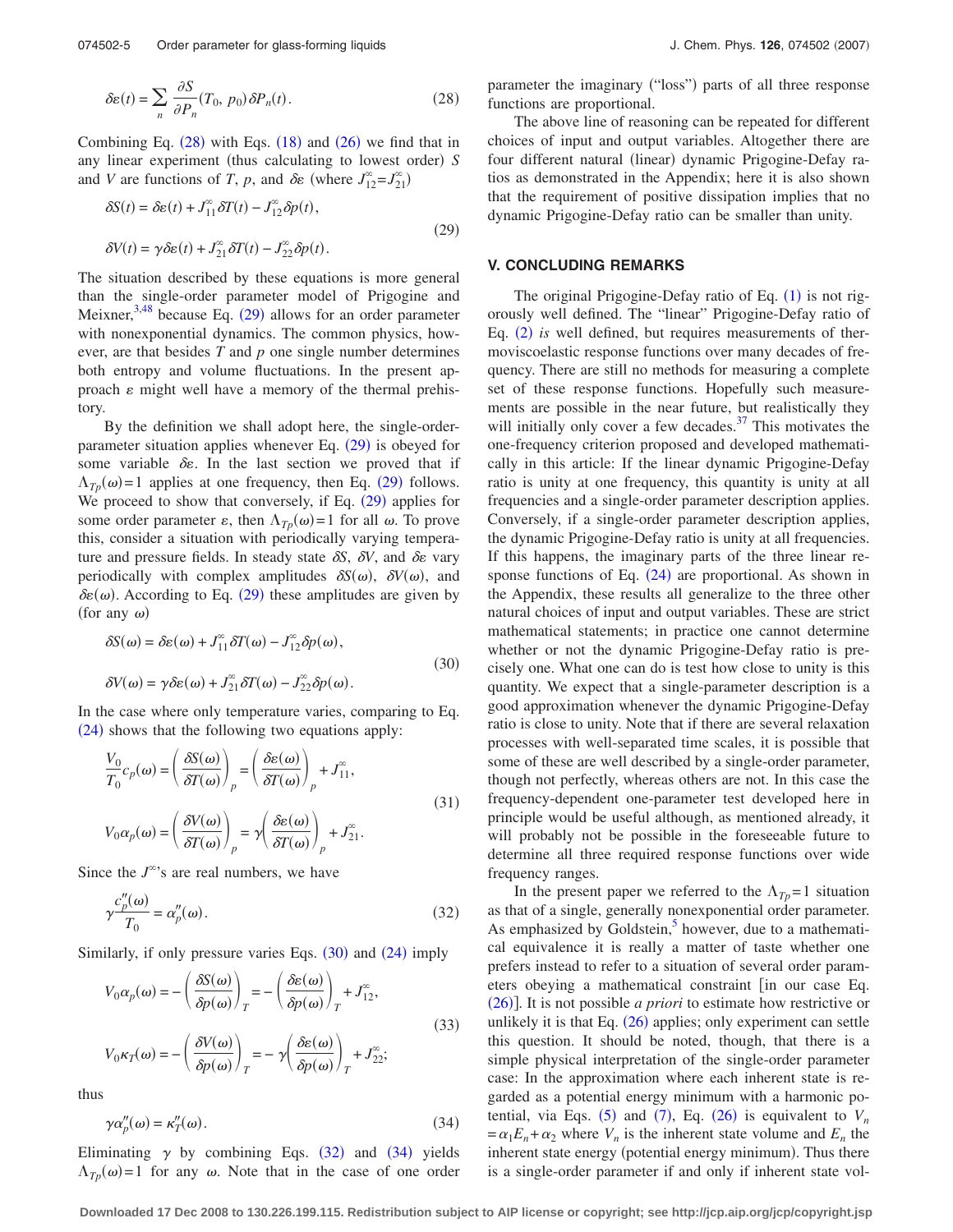ume correlates perfectly and linearly with inherent state energy (in practice: for the dominant fluctuations at a given temperature). It is expected that this condition is obeyed to a good approximation if and only if the dynamic Prigogine-Defay ratio is close to unity.

#### **ACKNOWLEDGMENTS**

The authors wish to thank Nick Bailey for helpful comments. This work was supported the Danish National Research Foundation's (DNRF) center for viscous liquid dynamics "Glass and Time."

## **APPENDIX: GENERALIZATIONS TO OTHER CONTROL VARIABLES**

Standard thermodynamics give rise to a number of (dc) linear-response coefficients. If the thermodynamic variables of interest are *T*, *p*, *S*, *V*, there are 24 coefficients of the form  $\left(\frac{\partial a}{\partial b}\right)_c$  with *a*, *b*, and *c* chosen among *T*, *p*, *S*, *V*.<sup>[49](#page-8-38)</sup> These coefficients form 12 pairs that are trivially related by inversion [e.g.,  $\left(\frac{\partial a}{\partial b}\right)_c = 1/(\frac{\partial b}{\partial a})_c$ ]. As is well known, the 12 coefficients are not all independent, but related by various Maxwell relations (given below). There are the following eight basic linear-response coefficients (where the specific heats are per unit volume and the last three coefficients have no generally accepted names):

;

;

<span id="page-6-0"></span>isochoric specific heat:  $c_V \equiv \frac{T}{V} \left( \frac{\partial S}{\partial T} \right)_V$ 

isobaric specific heat:  $c_p \equiv \frac{T}{V} \left( \frac{\partial S}{\partial T} \right)_p$ 

isothermal compressibility:  $\kappa_T = -\frac{1}{V} \left( \frac{\partial V}{\partial p} \right)_T$ ;

adiabatic compressibility:  $\kappa_S = -\frac{1}{V} \left( \frac{\partial V}{\partial p} \right)_S$ ;

isobaric expansion coefficient:

$$
\alpha_p \equiv \frac{1}{V} \left( \frac{\partial V}{\partial T} \right)_p = -\frac{1}{V} \left( \frac{\partial S}{\partial p} \right)_T;
$$

"adiabatic contraction coefficient: "

$$
\alpha_S \equiv -\,\frac{1}{V}\!\!\left(\frac{\partial V}{\partial T}\right)_S = \frac{1}{V}\!\!\left(\frac{\partial S}{\partial p}\right)_V;
$$

"isochoric pressure coefficient: "

 $\beta_V \equiv \left(\frac{\partial p}{\partial T}\right)_V = \left(\frac{\partial S}{\partial V}\right)_T$ ;

"adiabatic pressure coefficient: "

$$
\beta_S \equiv \left(\frac{\partial p}{\partial T}\right)_S = \left(\frac{\partial S}{\partial V}\right)_p.
$$

Consider harmonically varying scalar thermal and mechanical perturbations of equilibrium for a small volume element. "Small" here means that its linear dimensions are much smaller than both the heat diffusion length and the sound wavelength corresponding to the frequency under consideration, implying that the perturbations may be regarded as homogeneous over the small volume element. Let  $\delta T(\omega)$ ,  $\delta p(\omega)$ ,  $\delta y(\omega)$  denote the complex amplitudes of perturbations varying with time as  $\propto$  exp(*i* $\omega t$ ) and define the intensive variables  $v \equiv V/V_0$  and  $s \equiv S/V_0$  where  $V_0$  is the equilibrium volume. If small perturbations around temperature  $T_0$  are considered, following Eq.  $(A1)$  $(A1)$  $(A1)$  one defines the following complex frequency-dependent linear-response quantities (where according to the so-called correspondence principle $50$  all thermodynamic relations survive and the Maxwell relations become Onsager reciprocity relations<sup>48</sup>):

isochoric specific heat: 
$$
c_V(\omega) \equiv T_0 \left( \frac{\delta s(\omega)}{\delta T(\omega)} \right)_V
$$
;

isobaric specific heat: 
$$
c_p(\omega) \equiv T_0 \left( \frac{\delta s(\omega)}{\delta T(\omega)} \right)_p
$$
;

isothermal compressibility:  $\kappa_T(\omega) \equiv -\left(\frac{\delta v(\omega)}{\delta p(\omega)}\right)_T$ ;

adiabatic compressibility: 
$$
\kappa_S(\omega) \equiv -\left(\frac{\delta v(\omega)}{\delta p(\omega)}\right)_S;
$$

 $(A2)$ 

isobaric expansion coefficient:

$$
\alpha_p(\omega) \equiv \left(\frac{\delta v(\omega)}{\delta T(\omega)}\right)_p = -\left(\frac{\delta s(\omega)}{\delta p(\omega)}\right)_T;
$$

"adiabatic contraction coefficient: "

$$
\alpha_S(\omega) \equiv -\left(\frac{\delta v(\omega)}{\delta T(\omega)}\right)_S = \left(\frac{\delta s(\omega)}{\delta p(\omega)}\right)_V;
$$

"isochoric pressure coefficient: "

$$
\beta_V(\omega) \equiv \left(\frac{\delta p(\omega)}{\delta T(\omega)}\right)_V = \left(\frac{\delta s(\omega)}{\delta v(\omega)}\right)_T;
$$

"adiabatic pressure coefficient: "

$$
\beta_S(\omega) \equiv \left(\frac{\delta p(\omega)}{\delta T(\omega)}\right)_S = \left(\frac{\delta s(\omega)}{\delta v(\omega)}\right)_P.
$$

The general procedure now works as follows. Let  $(\delta X(\omega), \delta Y(\omega))$  denote the amplitudes of two periodically varying thermodynamic variables considered as control variables and  $(\delta Z(\omega), \delta W(\omega))$  the remaining two periodically varying variables. The relationship between the two sets of variables generally takes the form

**Downloaded 17 Dec 2008 to 130.226.199.115. Redistribution subject to AIP license or copyright; see http://jcp.aip.org/jcp/copyright.jsp**

 $(A1)$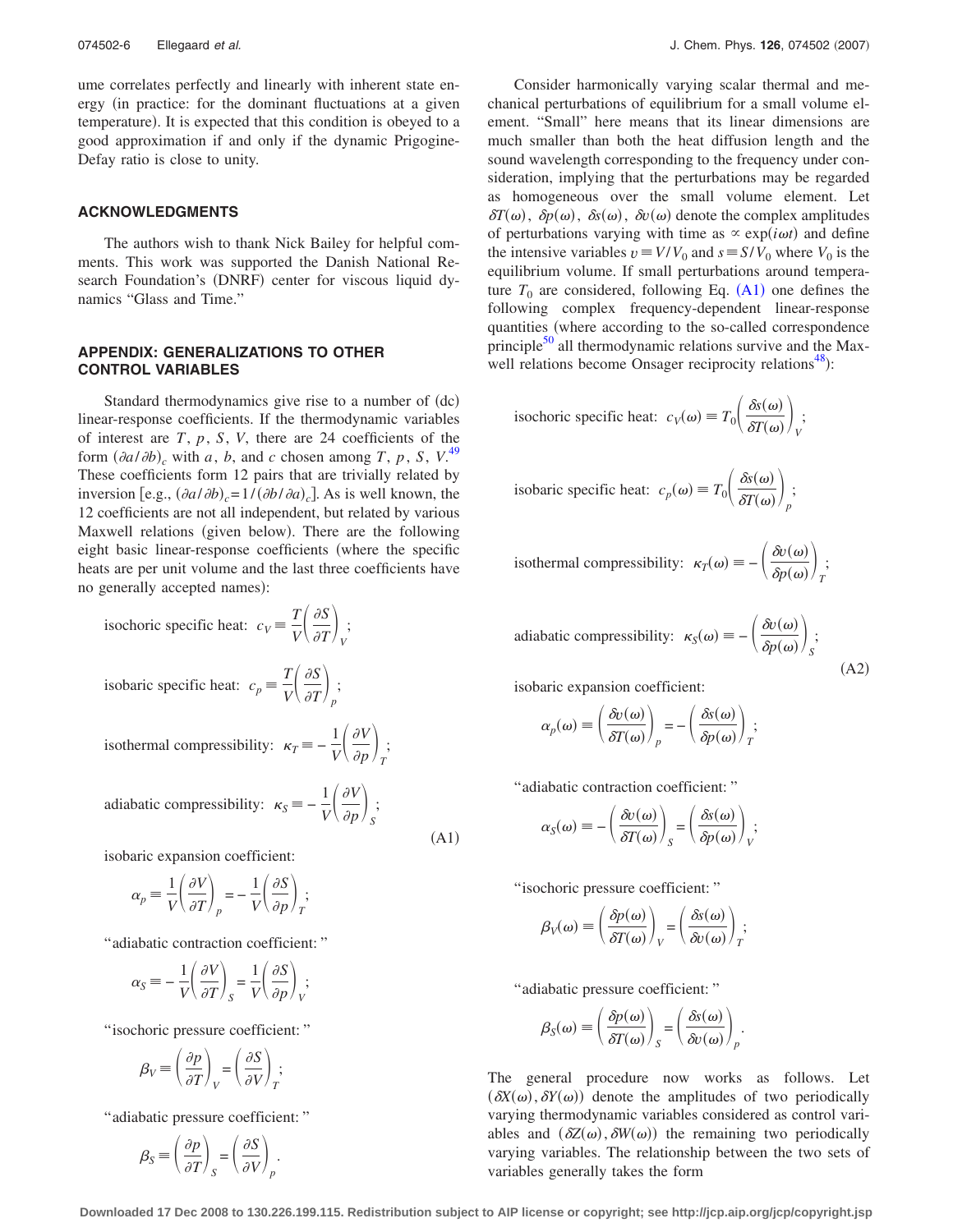<span id="page-7-0"></span>074502-7 Order parameter for glass-forming liquids

$$
\begin{pmatrix}\n\delta Z(\omega) \\
\delta W(\omega)\n\end{pmatrix} = \begin{pmatrix}\na_{11}(\omega) & a_{12}(\omega) \\
a_{21}(\omega) & a_{22}(\omega)\n\end{pmatrix} \begin{pmatrix}\n\delta X(\omega) \\
\delta Y(\omega)\n\end{pmatrix} .
$$
\n(A3)

In the case of a single order parameter  $\varepsilon$ —compare to Eq. ([30](#page-5-2))—we can write (where the  $2 \times 3$ -matrix is real and frequency independent)

$$
\begin{pmatrix}\n\delta Z(\omega) \\
\delta W(\omega)\n\end{pmatrix} = \begin{pmatrix}\na_{11}^{\infty} & a_{12}^{\infty} & b_1 \\
a_{21}^{\infty} & a_{22}^{\infty} & b_2\n\end{pmatrix} \begin{pmatrix}\n\delta X(\omega) \\
\delta Y(\omega) \\
\delta \epsilon(\omega)\n\end{pmatrix} .
$$
\n(A4)

<span id="page-7-1"></span>Comparing to Eq.  $(A3)$  $(A3)$  $(A3)$ , when *Y* does not vary we get

$$
a_{11}(\omega) = a_{11}^{\infty} + b_1 \left( \frac{\delta \varepsilon(\omega)}{\delta X(\omega)} \right)_Y
$$
  
\n
$$
a_{21}(\omega) = a_{21}^{\infty} + b_2 \left( \frac{\delta \varepsilon(\omega)}{\delta X(\omega)} \right)_Y
$$
  
\n
$$
\Rightarrow \frac{a_{21}''(\omega)}{a_{11}''(\omega)} = \frac{b_2}{b_1} \equiv \gamma_{XY},
$$
  
\n(A5)

<span id="page-7-2"></span>and when *X* does not vary

$$
a_{12}(\omega) = a_{12}^{\infty} + b_1 \left( \frac{\partial \varepsilon(\omega)}{\partial Y(\omega)} \right)_X
$$
  
\n
$$
a_{22}(\omega) = a_{22}^{\infty} + b_2 \left( \frac{\partial \varepsilon(\omega)}{\partial Y(\omega)} \right)_X
$$
  
\n
$$
\Rightarrow \frac{a_{22}''(\omega)}{a_{12}''(\omega)} = \frac{b_2}{b_1} = \gamma_{XY}.
$$
  
\n(A6)

In principle there are six different choices of control variables. Below we treat the four natural cases where the input variables consist of one from the  $(S,T)$  "energy bond"<sup>51,[52](#page-8-41)</sup> and one from the  $(-p, V)$  energy bond, and similarly for the output variables. In each case the signs are chosen to make the response matrix symmetric. Via Eqs.  $(A5)$  $(A5)$  $(A5)$  and  $(A6)$  $(A6)$  $(A6)$  in each of the four cases the three imaginary (loss) parts of the relevant linear-response functions are proportional. The four cases are detailed below, where the explicit amplitude frequency dependence is left out for simplicity of notation.

#### **1. Control variables**  $\delta$ **T and −** $\delta$ **p**

This case was considered in the main paper, but is included here for completeness

$$
\begin{pmatrix} \delta s \\ \delta v \end{pmatrix} = \begin{pmatrix} c_p(\omega)/T_0 & \alpha_p(\omega) \\ \alpha_p(\omega) & \kappa_T(\omega) \end{pmatrix} \begin{pmatrix} \delta T \\ -\delta p \end{pmatrix}.
$$
 (A7)

Applying Eqs.  $(A5)$  $(A5)$  $(A5)$  and  $(A6)$  $(A6)$  $(A6)$  to this we get

$$
\frac{T_0 \alpha_p''(\omega)}{c_p''(\omega)} = \gamma_{Tp} = \frac{\kappa_T''(\omega)}{\alpha_p''(\omega)},
$$
\n(A8)

and thus

$$
\Lambda_{Tp}(\omega) \equiv \frac{c_p''(\omega)\kappa_T'(\omega)}{T_0[\alpha_p''(\omega)]^2} = 1.
$$
\n(A9)

#### **2. Control variables**  $\delta$ **s** and  $\delta$ **v**

$$
\begin{pmatrix} \delta T \\ -\delta p \end{pmatrix} = \begin{pmatrix} T_0/c_V(\omega) & -1/\alpha_S(\omega) \\ -1/\alpha_S(\omega) & 1/\kappa_S(\omega) \end{pmatrix} \begin{pmatrix} \delta s \\ \delta v \end{pmatrix}.
$$
 (A10)

Applying Eqs.  $(A5)$  $(A5)$  $(A5)$  and  $(A6)$  $(A6)$  $(A6)$  to this we get

$$
-\frac{(1/\alpha_S(\omega))^{\prime\prime}}{(T_0/c_V(\omega))^{\prime\prime}} = \gamma_{SV} = -\frac{(1/\kappa_S(\omega))^{\prime\prime}}{(1/\alpha_S(\omega))^{\prime\prime}}\tag{A11}
$$

and thus

$$
\Lambda_{SV}(\omega) \equiv \frac{(T_0/c_V(\omega))'' (1/\kappa_S(\omega))''}{[(1/\alpha_S(\omega))^{"}]^2} = 1.
$$
\n(A12)

#### **3. Control variables**  $\delta$ **s** and − $\delta$ *p*

$$
\begin{pmatrix} \delta T \\ -\delta v \end{pmatrix} = \begin{pmatrix} T_0/c_p(\omega) & -1/\beta_S(\omega) \\ -1/\beta_S(\omega) & -\kappa_S(\omega) \end{pmatrix} \begin{pmatrix} \delta s \\ -\delta p \end{pmatrix}.
$$
 (A13)

Applying Eqs.  $(A5)$  $(A5)$  $(A5)$  and  $(A6)$  $(A6)$  $(A6)$  to this we get

$$
-\frac{(1/\beta_S(\omega))^{\prime\prime}}{(T_0/c_p(\omega))^{\prime\prime}} = \gamma_{Sp} = \frac{\kappa_S^{\prime\prime}(\omega)}{(1/\beta_S(\omega))^{\prime\prime}}
$$
(A14)

and thus

$$
\Lambda_{Sp}(\omega) \equiv -\frac{(T_0/c_p(\omega))^n \kappa_S^{\nu}(\omega)}{[(1/\beta_S(\omega))^n]^2} = 1.
$$
\n(A15)

#### **4. Control variables**  $\delta T$  **and**  $\delta v$

$$
\begin{pmatrix}\n\delta s \\
-\delta p\n\end{pmatrix} = \begin{pmatrix}\nc_V(\omega)/T_0 & -\beta_V(\omega) \\
-\beta_V(\omega) & -1/\kappa_T(\omega)\n\end{pmatrix} \begin{pmatrix}\n\delta T \\
-\delta v\n\end{pmatrix}.
$$
\n(A16)

Applying Eqs.  $(A5)$  $(A5)$  $(A5)$  and  $(A6)$  $(A6)$  $(A6)$  to this we get

$$
-\frac{T_0 \beta_V''(\omega)}{c_V''(\omega)} = \gamma_{TV} = \frac{(1/\kappa_T(\omega))''}{\beta_V''(\omega)}\tag{A17}
$$

and thus

$$
\Lambda_{TV}(\omega) = -\frac{c_V''(\omega)(1/\kappa_T(\omega))''}{T_0[\beta_V''(\omega)]^2} = 1.
$$
\n(A18)

For each case we showed above that, if there is a singleorder parameter, the dynamic Prigogine-Defay ratio is unity. Below we proceed to prove that, conversely, if one of the dynamic Prigogine-Defay ratios is unity at some frequency, then this dynamic Prigogine-Defay ratio is unity at all frequencies and there is a single-order parameter. In particular, if one dynamic Prigogine-Defay ratio is unity at one frequency, all dynamic Prigogine-Defay ratios are unity at all frequencies.

In the periodic situation the dissipation is proportional to Im[ $\delta T(\omega) \delta s^*(\omega) - \delta p(\omega) \delta v^*(\omega)$ ].<sup>[48,](#page-8-37)[53](#page-8-42)</sup> The requirement of positive dissipation implies that all four dynamic Prigogine-Defay ratios are larger than or equal to unity; this follows by considering the special case of in-phase input variables in which case it is easy to show that the determinant of the imaginary response matrix must be non-negative to have positive dissipation. If one of the dynamic Prigogine-Defay ratios is unity at some frequency  $\omega$ , the determinant of the imaginary part of the corresponding response matrix is zero. This implies that there is an eigenvector of the imaginary response matrix with zero eigenvalue. Thus the dynamic Prigogine-Defay ratio is unity if and only if a thermodynamic cycle exists with zero dissipation. It follows that, if in one of cases 2–4 the dynamic Prigogine-Defay ratio is unity

**Downloaded 17 Dec 2008 to 130.226.199.115. Redistribution subject to AIP license or copyright; see http://jcp.aip.org/jcp/copyright.jsp**